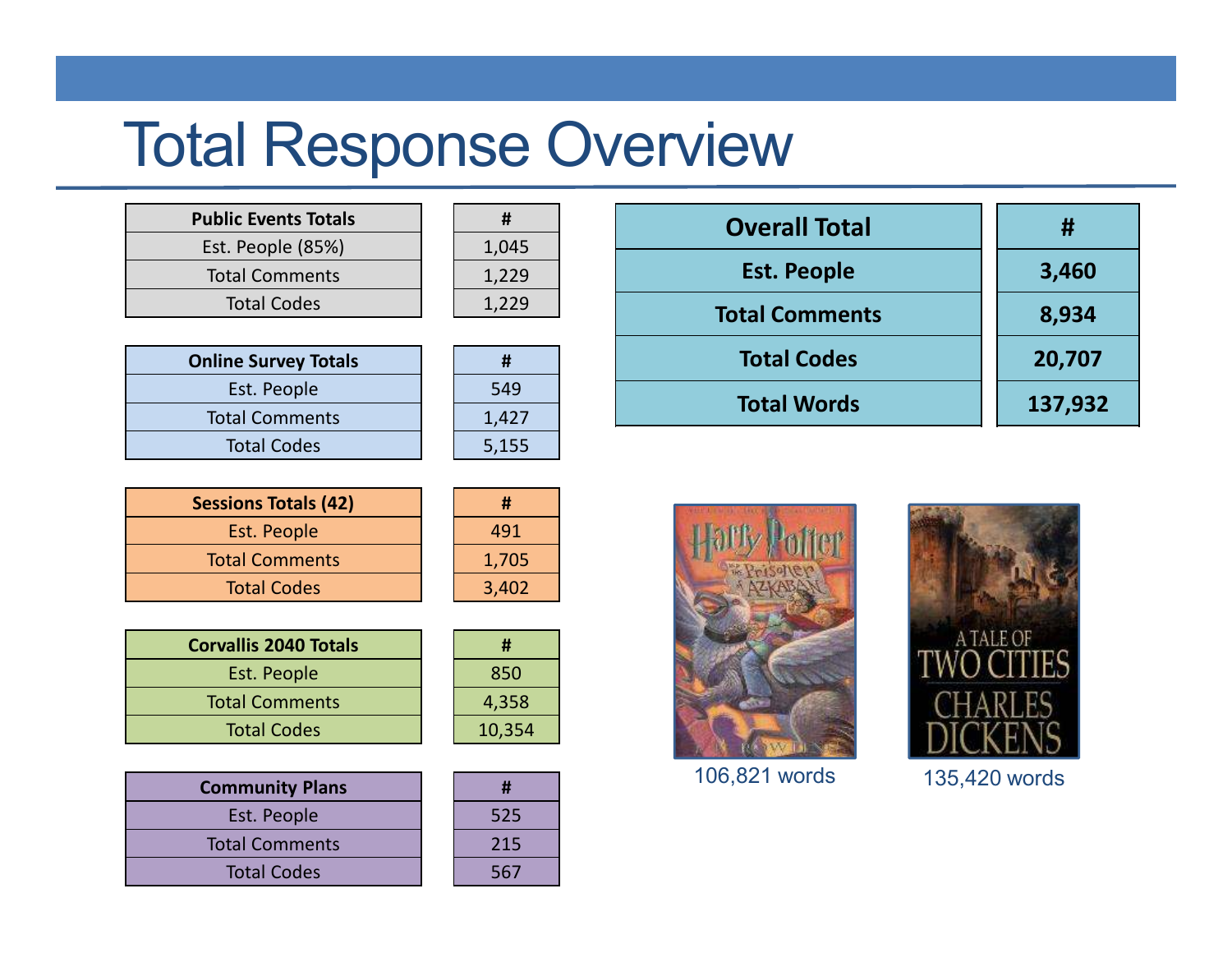# Total Response Per Category

| 8.934                      |              |                                                                                                   |                 |                    |       | $\frac{1}{2}$ | y/Diver                                                                                                               |       |              |                      |                  |                 |                      |       |       |                                                                                  |                |                         |                 |                           |        | osuyuacc                |          |                                        |                 |                          |                   |             |                    |                 |                                      |                |
|----------------------------|--------------|---------------------------------------------------------------------------------------------------|-----------------|--------------------|-------|---------------|-----------------------------------------------------------------------------------------------------------------------|-------|--------------|----------------------|------------------|-----------------|----------------------|-------|-------|----------------------------------------------------------------------------------|----------------|-------------------------|-----------------|---------------------------|--------|-------------------------|----------|----------------------------------------|-----------------|--------------------------|-------------------|-------------|--------------------|-----------------|--------------------------------------|----------------|
| <b>Number of Codes</b>     | 568          | 519                                                                                               | 222             | 2.113              | 652   | 1.633         | 1.108                                                                                                                 | 372   | 1.229        | 839                  | 374              | 951             | 882                  | 704   | 541   | 1.233                                                                            | 377            | 296                     | 413             | 465                       | 755    | 806                     | 469      | 886                                    | 553             | 71                       | 96                | 170         | 738                | 152             | 359                                  | 161            |
| <b>Percent of Comments</b> | 6.36%        | 5.81%                                                                                             |                 | 2.48% 23.65%       | 7.30% | 18.28%        | 12.40%                                                                                                                | 4.16% | 13.76%       | 9.39%                | 4.19%            | 10.64%          | 9.87%                | 7.88% | 6.06% | 13.80%                                                                           | 4.22%          | 3.31%                   | 4.62%           | 5.20%                     | 8.45%  | 9.02%                   | 5.25%    | 9.92%                                  | 6.19%           | 0.79%                    | 1.07%             | 1.90%       | 8.26%              | 1.70%           | 4.02%                                | 1.80%          |
| <b>Percent of Codes</b>    | 2.74%        | $\vert$ 2.51% $\vert$ 1.07% $\vert$ 10.20% $\vert$                                                |                 |                    |       | 3.15% 7.89%   | 5.35%                                                                                                                 | 1.80% | 5.94%        | 4.05%                | 1.81%            | 4.59%           | 4.26%                | 3.40% |       | 2.61% 5.95%                                                                      |                | 1.82% 1.43%             |                 | 1.99% 2.25%               |        | 3.65% 3.89% 2.26% 4.28% |          |                                        |                 |                          |                   |             |                    |                 | $3.56\%$ 0.73% 1.73% 0.78%           |                |
|                            |              |                                                                                                   |                 |                    |       |               |                                                                                                                       |       |              |                      |                  |                 |                      |       |       |                                                                                  |                |                         |                 |                           |        |                         |          |                                        |                 |                          |                   |             |                    |                 |                                      |                |
| <b>Public Events</b>       | 61           |                                                                                                   |                 | 379                | 26    | 32            | 12                                                                                                                    | 16    |              |                      | 10 <sup>10</sup> |                 | $\sqrt{2}$           |       | 21    | 209                                                                              | 77             | -55                     |                 | 40                        | 43     | 33                      | $\Omega$ | 13                                     | 48              | 53                       | 55                |             | $\Omega$           |                 | $\Omega$                             | -26            |
| 1.229                      | 4.96%        | 0.57%                                                                                             | 0.00%           | 30.84%             | 2.12% | 2.60%         | 0.98%                                                                                                                 | 1.30% | 0.57%        | 0.00%                | 0.81%            | 0.16%           | 0.00%                | 0.33% | 1.71% | 17.01%                                                                           | 6.27%          | 4.48%                   | 0.00%           | 3.25%                     | 3.50%  | 2.69%                   | 0.00%    | 1.06%                                  | 3.91%           | 4.31%                    | 4.48%             | 0.00%       | 0.00%              | 0.00%           | 0.00%                                | 2.12%          |
|                            |              |                                                                                                   |                 |                    |       |               |                                                                                                                       |       |              |                      |                  |                 |                      |       |       |                                                                                  |                |                         |                 |                           |        |                         |          |                                        |                 |                          |                   |             |                    |                 |                                      |                |
| Online Survey: Q1<br>549   | 126          | 29<br>22.95% 5.28%                                                                                |                 | 308                | 75    | 99            | 63<br>1.28% 56.10% 13.66% 18.03% 11.48% 14.39% 7.10% 15.48% 5.10%                                                     | 79    | 39           | 85                   | 28               |                 | 56                   | 21    | 80    | 245<br>1.28% 10.20% 3.83% 14.57% 44.63% 18.03% 11.11% 2.19% 14.39% 15.30% 14.94% | 99             | 61                      | 12 <sup>7</sup> | 79                        | 84     | 82                      | 14       | 69<br>2.55% 12.57% 14.03%              | 77              | 10 <sup>°</sup><br>1.82% | 23<br>4.19% 1.28% |             | 0.55%              | 0.55%           | 35<br>6.38% 1.64%                    |                |
|                            |              |                                                                                                   |                 |                    |       |               |                                                                                                                       |       |              |                      |                  |                 |                      |       |       |                                                                                  |                |                         |                 |                           |        |                         |          |                                        |                 |                          |                   |             |                    |                 |                                      |                |
| Online Survey: Q2          | 68           | 26                                                                                                | 37              | 67                 | 30    | 139           | 155                                                                                                                   | 41    | 65           | 105                  | 68               | 122             | 94                   | 113   | 47    | 96                                                                               | 29             | 17                      | 50              | $\Delta\Delta$            | 59     | 39                      | 67       | 106                                    | 66              |                          |                   | 17          | 42                 | 26              | $\overline{AB}$                      | -20            |
| 515                        |              | 13.20% 5.05%                                                                                      | 7.18%           | 13.01%             | 5.83% | 26.99%        | 30.10%                                                                                                                | 7.96% |              | 12.62% 20.39% 13.20% |                  |                 | 23.69% 18.25% 21.94% |       | 9.13% | 18.64%                                                                           | 5.63%          | 3.30%                   | 9.71%           | 8.54%                     | 11.46% | 7.57%                   |          | 13.01% 20.58% 12.82%                   |                 | 0.00%                    | 0.00%             | 3.30%       | 8.16%              | 5.05%           | 9.32%                                | 3.88%          |
| Online Survey: Q3          | 49           | 11                                                                                                | 18              | 51                 | 26    | 96            | 55                                                                                                                    | 13    | 128          | 44                   | 34               | 77              | 80                   | 45    | 28    | 38                                                                               | 14             | 12 <sup>°</sup>         | 40              | 22                        | 29     | 33                      | 56       | 73                                     | 37              |                          | $\Omega$          |             | 81                 |                 | 24                                   |                |
| 363                        |              | 13.50% 3.03%                                                                                      |                 |                    |       |               | 4.96% 14.05% 7.16% 26.45% 15.15% 3.58% 35.26% 12.12% 9.37% 21.21% 22.04% 12.40% 7.71% 10.47% 3.86% 3.31% 11.02% 6.06% |       |              |                      |                  |                 |                      |       |       |                                                                                  |                |                         |                 |                           |        |                         |          | 7.99% 9.09% 15.43% 20.11% 10.19% 0.00% |                 |                          |                   |             |                    |                 | 0.00% 2.48% 22.31% 1.93% 6.61% 2.20% |                |
|                            |              |                                                                                                   |                 |                    |       |               |                                                                                                                       |       |              |                      |                  |                 |                      |       |       |                                                                                  |                |                         |                 |                           |        |                         |          |                                        |                 |                          |                   |             |                    |                 |                                      |                |
| Sessions: Q1               | 75           | 17                                                                                                | $\overline{0}$  | 264                | 59    | 71            | 44                                                                                                                    | 41    | 32           | 48                   | 13               | 16              | 46                   | 17    | 57    | 150                                                                              | 72             | 29                      | 15              | 38                        | 42     | 62                      | 13       | 49                                     | 44              |                          | 10 <sup>°</sup>   | 11          | 27                 |                 | 15                                   |                |
| 844                        | 8.89%        | 2.01%                                                                                             | 0.00%           | 31.28%             | 6.99% | 8.41%         | 5.21%                                                                                                                 | 4.86% | 3.79%        | 5.69%                | 1.54%            | 1.90%           | 5.45%                | 2.01% | 6.75% | 17.77%                                                                           | 8.53%          | 3.44%                   | 1.78%           | 4.50%                     | 4.98%  | 7.35%                   | 1.54%    | 5.81%                                  | 5.21%           | 0.36%                    | 1.18%             | 1.30%       | 3.20%              | 0.47%           | 1.78%                                | 0.83%          |
|                            |              |                                                                                                   |                 |                    |       |               |                                                                                                                       |       |              |                      |                  |                 |                      |       |       |                                                                                  |                |                         |                 |                           |        |                         |          |                                        |                 |                          |                   |             |                    |                 |                                      |                |
| Sessions: Q2<br>479        | 25           |                                                                                                   | 10 <sup>°</sup> | 73                 | 22    | 107           | 74                                                                                                                    | 19    | 66           | 50                   | 16 <sup>1</sup>  | 71              | 50                   | 59    | 31    | 45                                                                               |                |                         | 20 <sup>°</sup> | 22                        | 22     | 43                      | 43       | 65                                     | 16 <sup>°</sup> |                          | $\Omega$          | 18          | 80                 | 12 <sup>2</sup> | 22                                   |                |
|                            |              | 5.22% 1.46% 2.09% 15.24% 4.59% 22.34% 15.45% 3.97% 13.78% 10.44% 3.34% 14.82% 10.44% 12.32% 6.47% |                 |                    |       |               |                                                                                                                       |       |              |                      |                  |                 |                      |       |       | 9.39%                                                                            |                | 1.67% 1.25%             | 4.18% 4.59%     |                           | 4.59%  | 8.98%                   |          | 8.98% 13.57% 3.34%                     |                 | 0.21%                    | 0.00%             |             | 3.76% 16.70% 2.51% |                 | 4.59%                                | 0.42%          |
| Sessions: Q3               | 31           | <b>13</b>                                                                                         | -3.             | 77                 | 43    | 65            | 55                                                                                                                    | 11    | 108          | 28                   | 15               | 30 <sup>°</sup> | 46                   | 28    | 34    | 13                                                                               |                |                         |                 |                           | 33     | 21                      | 27       | 30                                     |                 |                          |                   | 15          | 127                |                 |                                      |                |
| 382                        |              | 8.12% 3.40%                                                                                       | 0.79%           |                    |       |               | 20.16% 11.26% 17.02% 14.40% 2.88%                                                                                     |       | 28.27%       | 7.33%                | 3.93%            | 7.85%           | 12.04%               | 7.33% | 8.90% | 3.40%                                                                            | 1.83%          | 0.00%                   | 1.83%           | 2.36%                     | 8.64%  | 5.50%                   | 7.07%    | 7.85%                                  | 1.83%           | 0.00%                    | 0.00%             | 3.93%       | 33.25%             | 2.36%           | 1.83%                                | 1.83%          |
|                            |              |                                                                                                   |                 |                    |       |               |                                                                                                                       |       |              |                      |                  |                 |                      |       |       |                                                                                  |                |                         |                 |                           |        |                         |          |                                        |                 |                          |                   |             |                    |                 |                                      |                |
| Corvallis 2040: Q1*        | 33           | 103                                                                                               | -5.             | 346                | 86    | 172           | 74                                                                                                                    | 40    | 65           | 88                   | 41               | 17              | 70                   | 42    | 71    | 183                                                                              | 36             | 53                      | 64              | 23                        | 139    | 122                     | 32       | 80                                     | 106             |                          |                   | 17          |                    |                 | 45                                   |                |
| 1.071                      |              | 3.08% 9.62%                                                                                       |                 | 0.47% 32.31% 8.03% |       | 16.06%        | 6.91%                                                                                                                 | 3.73% | 6.07%        | 8.22%                | 3.83%            | 1.59%           | 6.54%                | 3.92% | 6.63% | 17.09% 3.36%                                                                     |                | 4.95%                   | 5.98%           | 2.15% 12.98% 11.39% 2.99% |        |                         |          | 7.47%                                  | 9.90%           | 0.19%                    | 0.75%             | 1.59%       | 0.84%              | 0.00%           | 4.20%                                | 0.75%          |
| Corvallis 2040: Q2*        | $\mathbf{R}$ | 85                                                                                                | 73              | 156                | 107   | 261           | 211                                                                                                                   | 17    | 222          | 164                  | 39               | 243             | 85                   | 148   | 24    | 53                                                                               | $\overline{2}$ | 14                      | 58              | 35                        | 75     | 162                     | 47       | 89                                     | 15              |                          | $\Omega$          | 21          | 134                | 34              | 39                                   | 18             |
| 1.120                      |              | 0.71% 7.59%                                                                                       |                 |                    |       |               | 6.52% 13.93% 9.55% 23.30% 18.84% 1.52% 19.82% 14.64% 3.48% 21.70% 7.59% 13.21% 2.14% 4.73%                            |       |              |                      |                  |                 |                      |       |       |                                                                                  |                | 0.18% 1.25% 5.18% 3.13% |                 |                           |        | 6.70% 14.46% 4.20%      |          | 7.95%                                  | 1.34%           | 0.00%                    | 0.00%             |             | 1.88% 11.96% 3.04% |                 | 3.48% 1.61%                          |                |
|                            |              |                                                                                                   |                 |                    |       |               |                                                                                                                       |       |              |                      |                  |                 |                      |       |       |                                                                                  |                |                         |                 |                           |        |                         |          |                                        |                 |                          |                   |             |                    |                 |                                      |                |
| Corvallis 2040: Q3*        | 17           | 119                                                                                               | 41              | 184                | 77    | 331           | 259                                                                                                                   | 56    | 153          | 94                   | 62               | 215             | 148                  | 166   | 82    | 127                                                                              | 22             | 35                      | 100             | 84                        | 133    | 105                     | 68       | 161                                    | 78              |                          | $\Omega$          | 27          | 83                 | 34              | 83                                   | 24             |
| 1.151                      |              | 1.48% 10.34% 3.56%                                                                                |                 | 15.99%             | 6.69% |               | 28.76% 22.50%                                                                                                         | 4.87% | 13.29% 8.17% |                      | 5.39%            |                 | 18.68% 12.86% 14.42% |       | 7.12% | 11.03% 1.91% 3.04%                                                               |                |                         | 8.69%           | 7.30% 11.56%              |        | 9.12%                   | 5.91%    | 13.99% 6.78%                           |                 | 0.00%                    | 0.00%             | 2.35%       | 7.21%              | 2.95%           | 7.21%                                | 2.09%          |
| Corvallis 2040: Q4*        | 11           | 102                                                                                               | 19              | 144                | 92    | 217           | 87                                                                                                                    | 26    | 312          | 75                   | 29               | 138             | 177                  | 55    | 58    | 39                                                                               |                | 12                      | 40              | 52                        | 95     | 101                     | 78       | 121                                    | 47              |                          |                   | 16          | 140                | 14              | 40                                   | 23             |
| 1.016                      | 1.08%        | 10.04%                                                                                            | 1.87%           | 14.17%             | 9.06% | 21.36%        | 8.56%                                                                                                                 | 2.56% | 30.71%       | 7.38%                | 2.85%            |                 | 13.58% 17.42% 5.41%  |       | 5.71% | 3.84%                                                                            | 0.59%          | 1.18%                   | 3.94%           | 5.12%                     | 9.35%  | 9.94%                   | 7.68%    | 11.91%                                 | 4.63%           | 0.10%                    | 0.00%             | 1.57%       | 13.78%             | 1.38%           | 3.94%                                | 2.26%          |
|                            |              |                                                                                                   |                 |                    |       |               |                                                                                                                       |       |              |                      |                  |                 |                      |       |       |                                                                                  |                |                         |                 |                           |        |                         |          |                                        |                 |                          |                   |             |                    |                 |                                      |                |
| <b>Community Plans</b>     |              |                                                                                                   |                 |                    |       |               |                                                                                                                       |       |              |                      |                  |                 |                      |       |       |                                                                                  |                |                         |                 |                           |        |                         |          |                                        |                 |                          |                   |             |                    |                 |                                      |                |
|                            | 64           |                                                                                                   |                 | 64                 |       | 43            | 19                                                                                                                    | 13    | 32           | 58                   | 19               | 13 <sup>°</sup> | 30                   |       |       | 35                                                                               |                |                         |                 | 17                        |        |                         | 24       | 30                                     | 12              |                          |                   | 12<br>5.58% | 12                 |                 | 4.19% 0.47% 4.19%                    | $\overline{9}$ |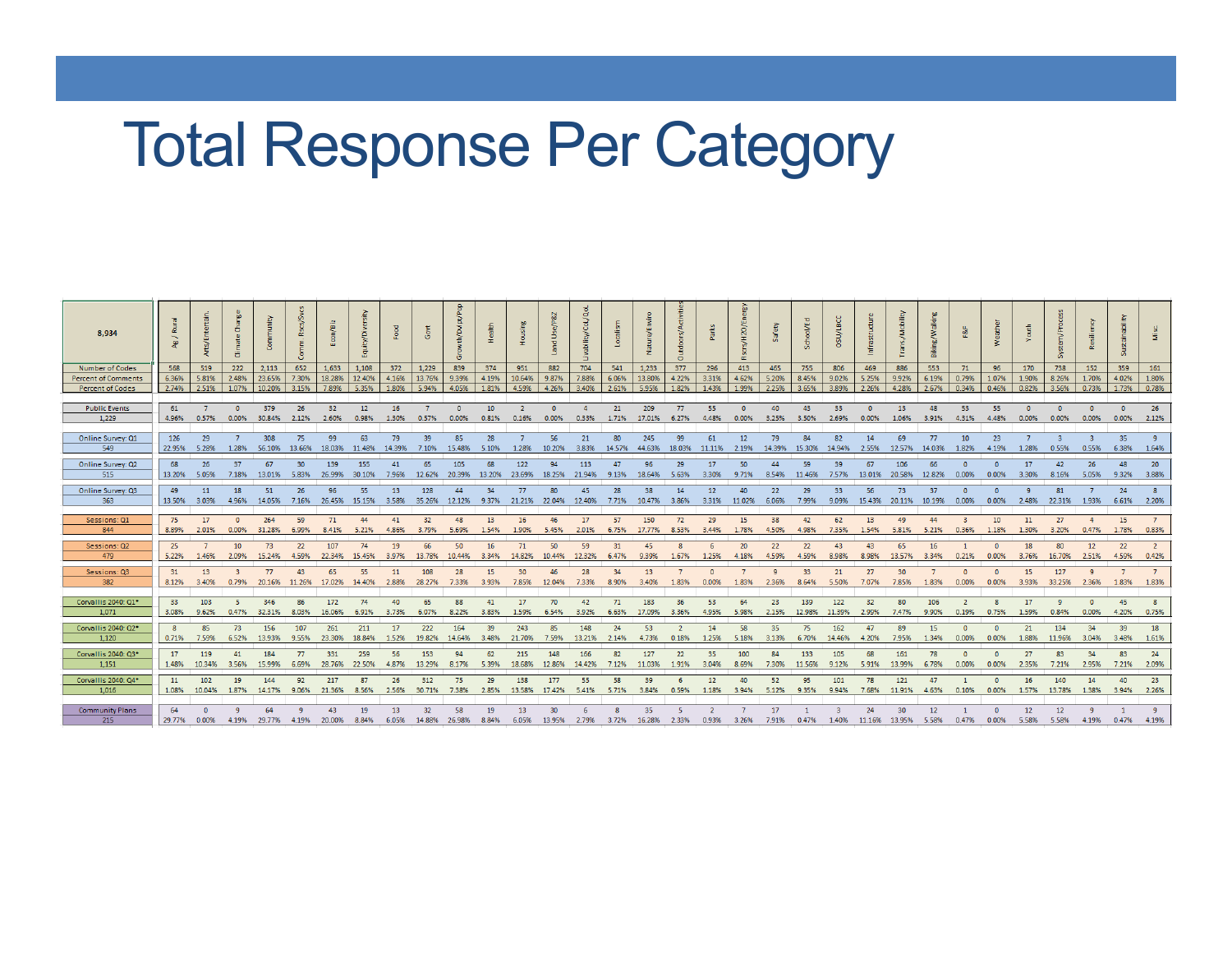## Total Responses per Topic

**Overall Percentage of Comments**



8,934 Total Comments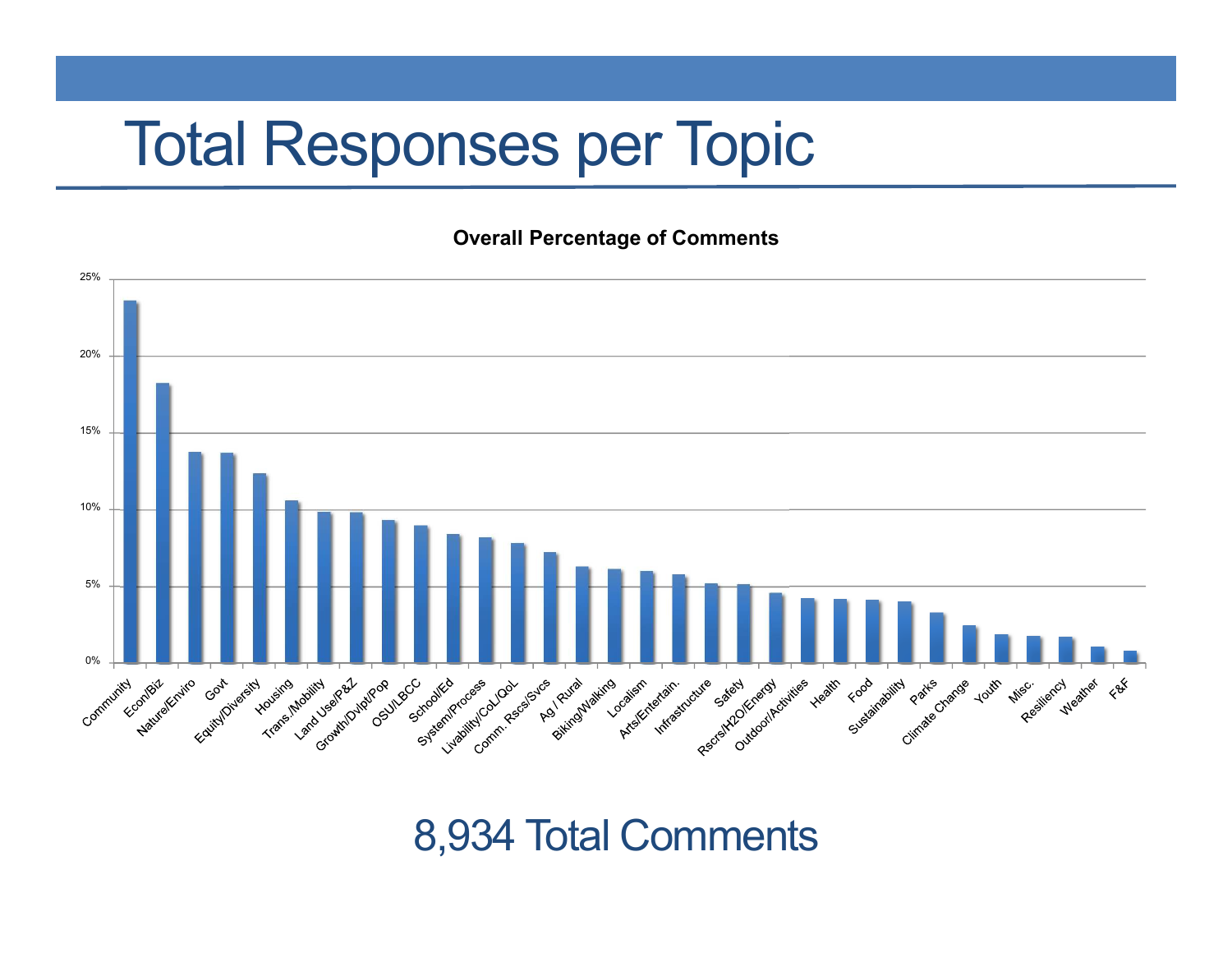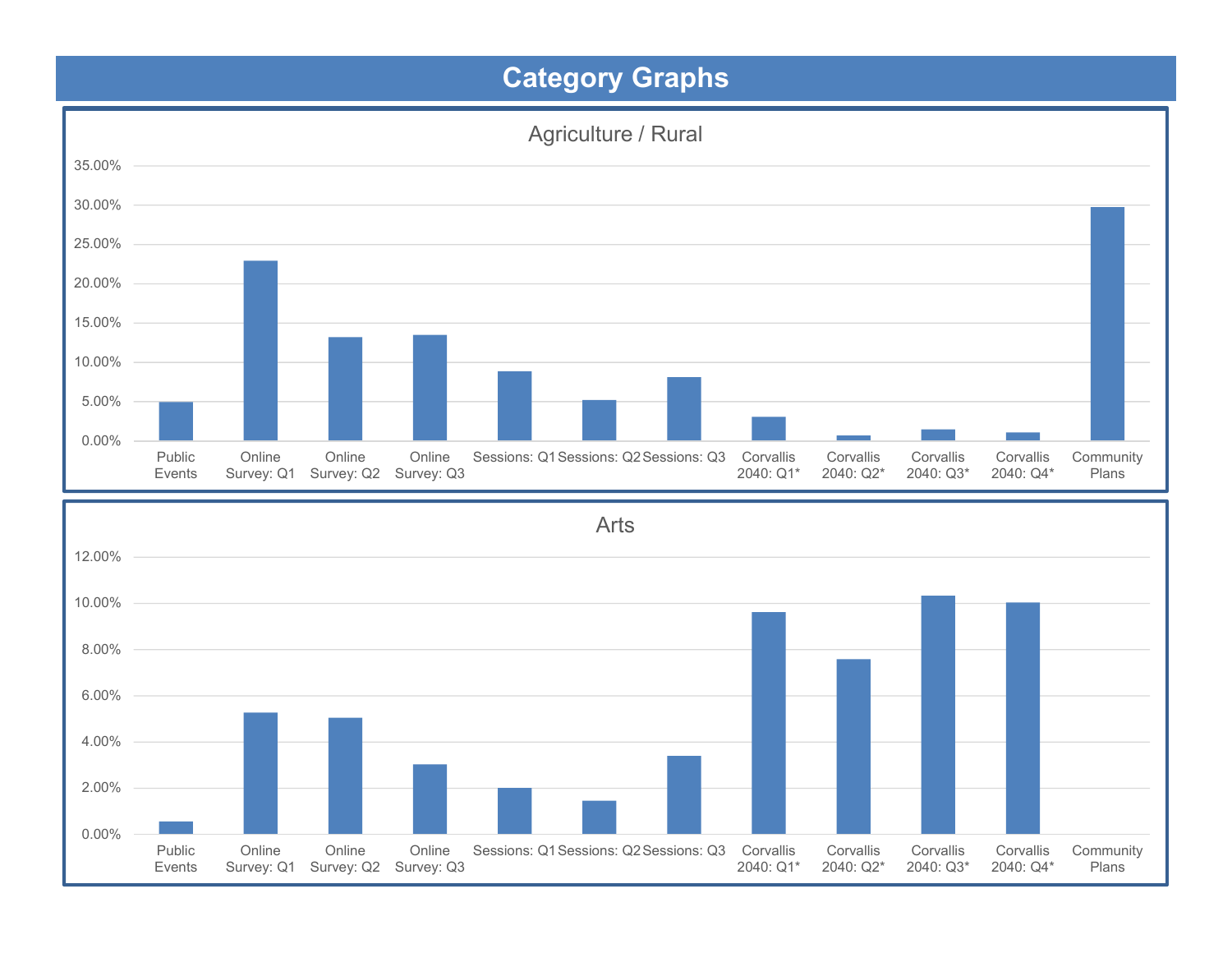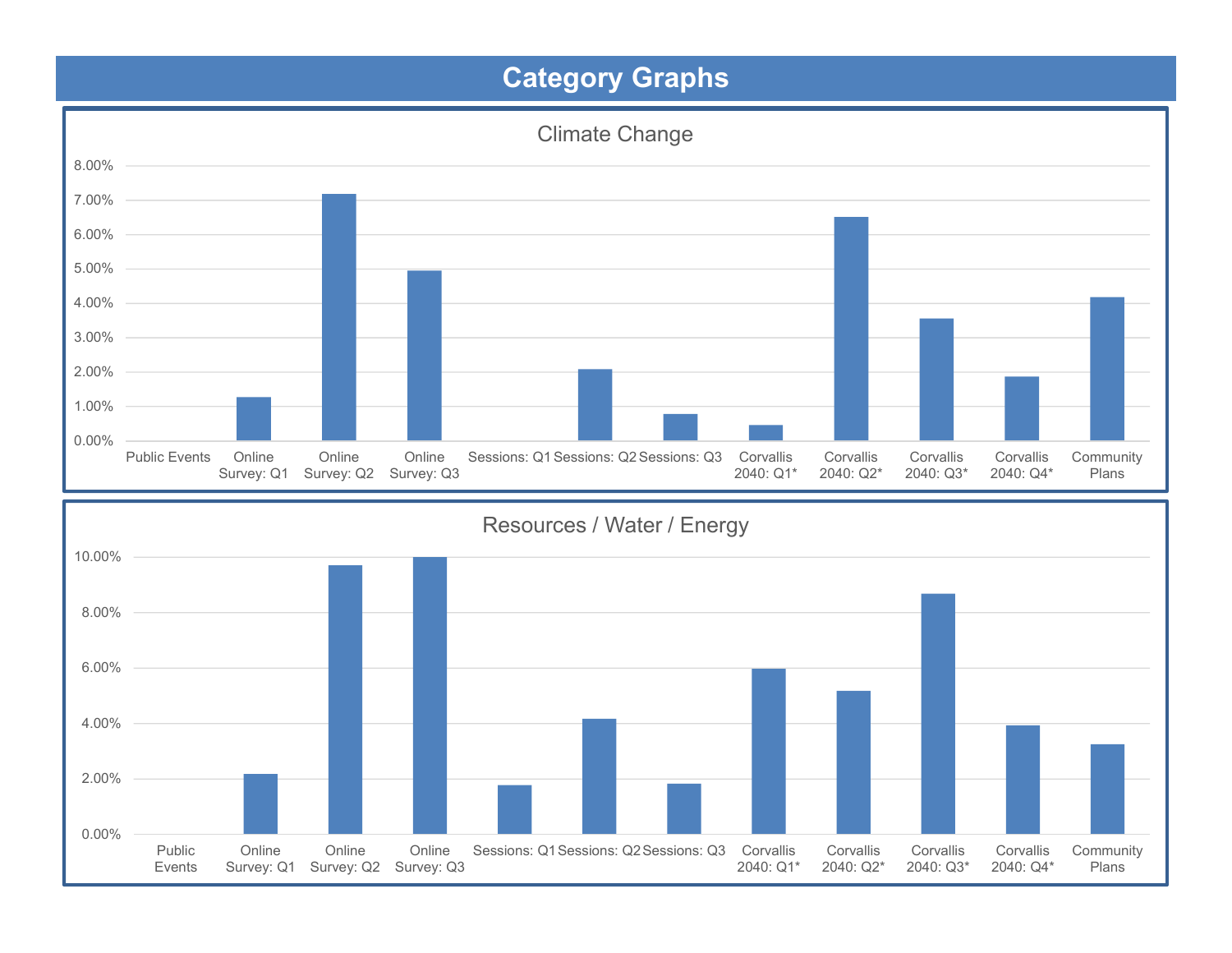

Sessions: Q1Sessions: Q2Sessions: Q3 Corvallis

2040: Q1\*

Corvallis2040: Q2\*

Corvallis2040: Q3\* Corvallis2040: Q4\* CommunityPlans

0.00%

PublicEvents Online

 Survey: Q1 Survey: Q2 Survey: Q3Online

Online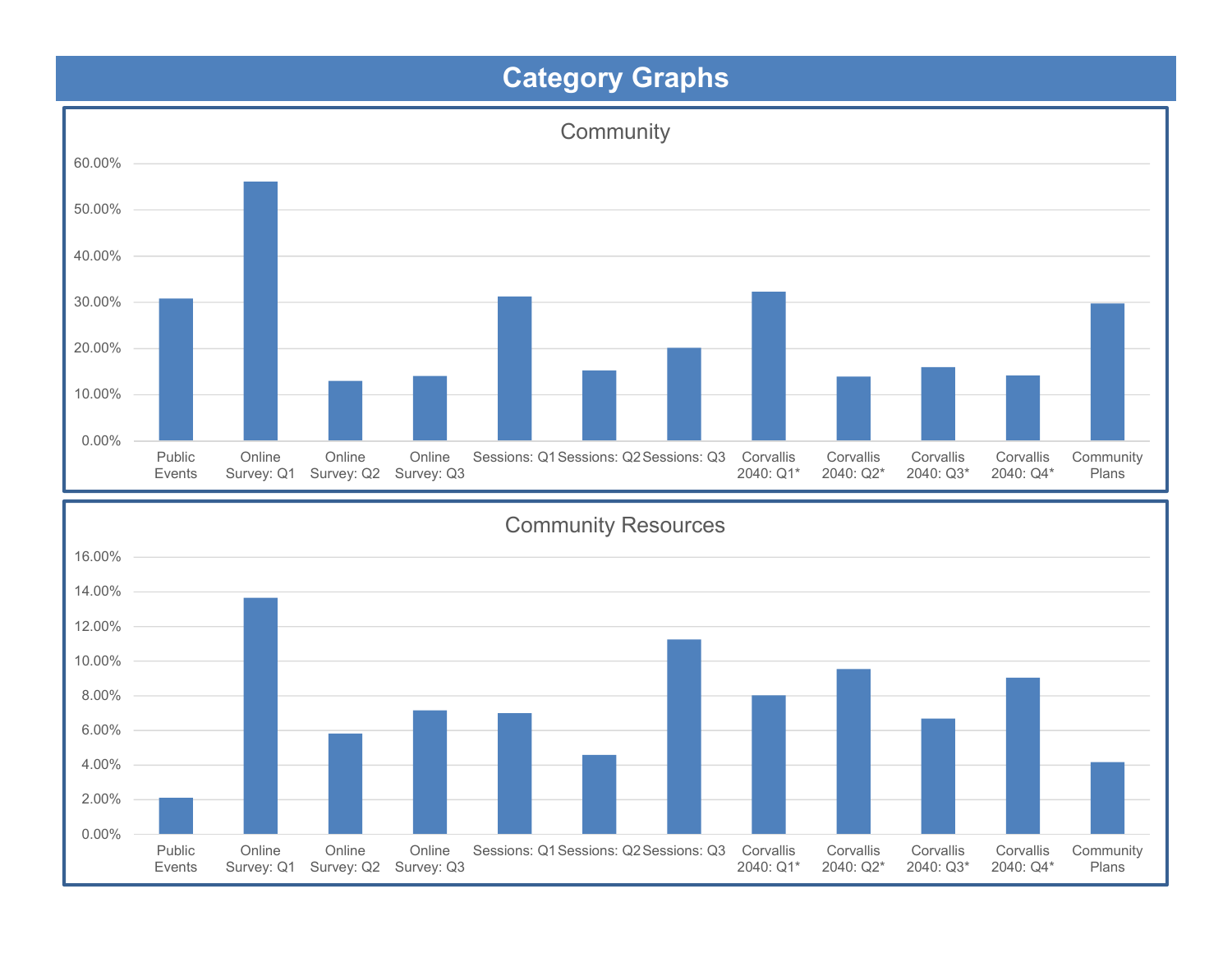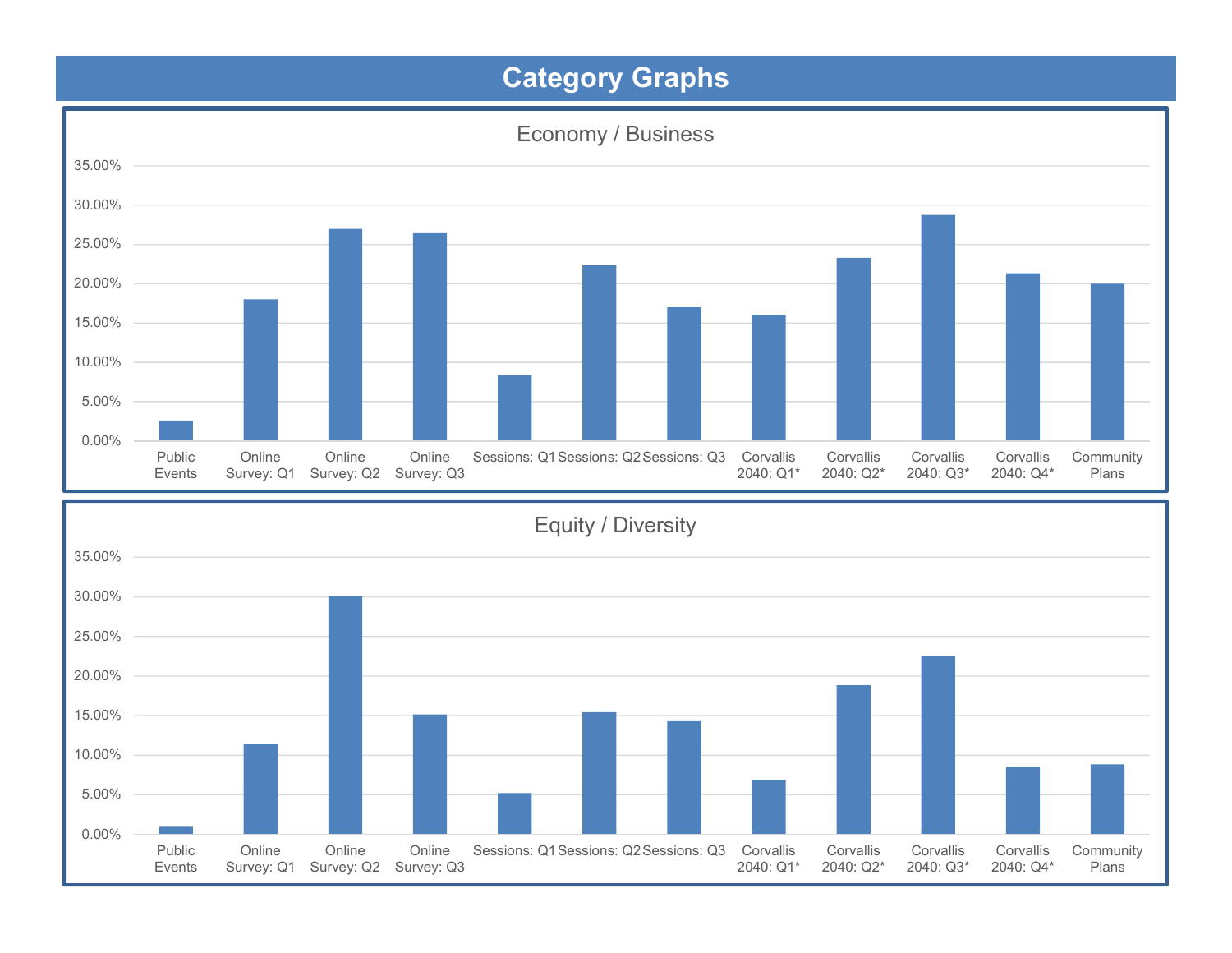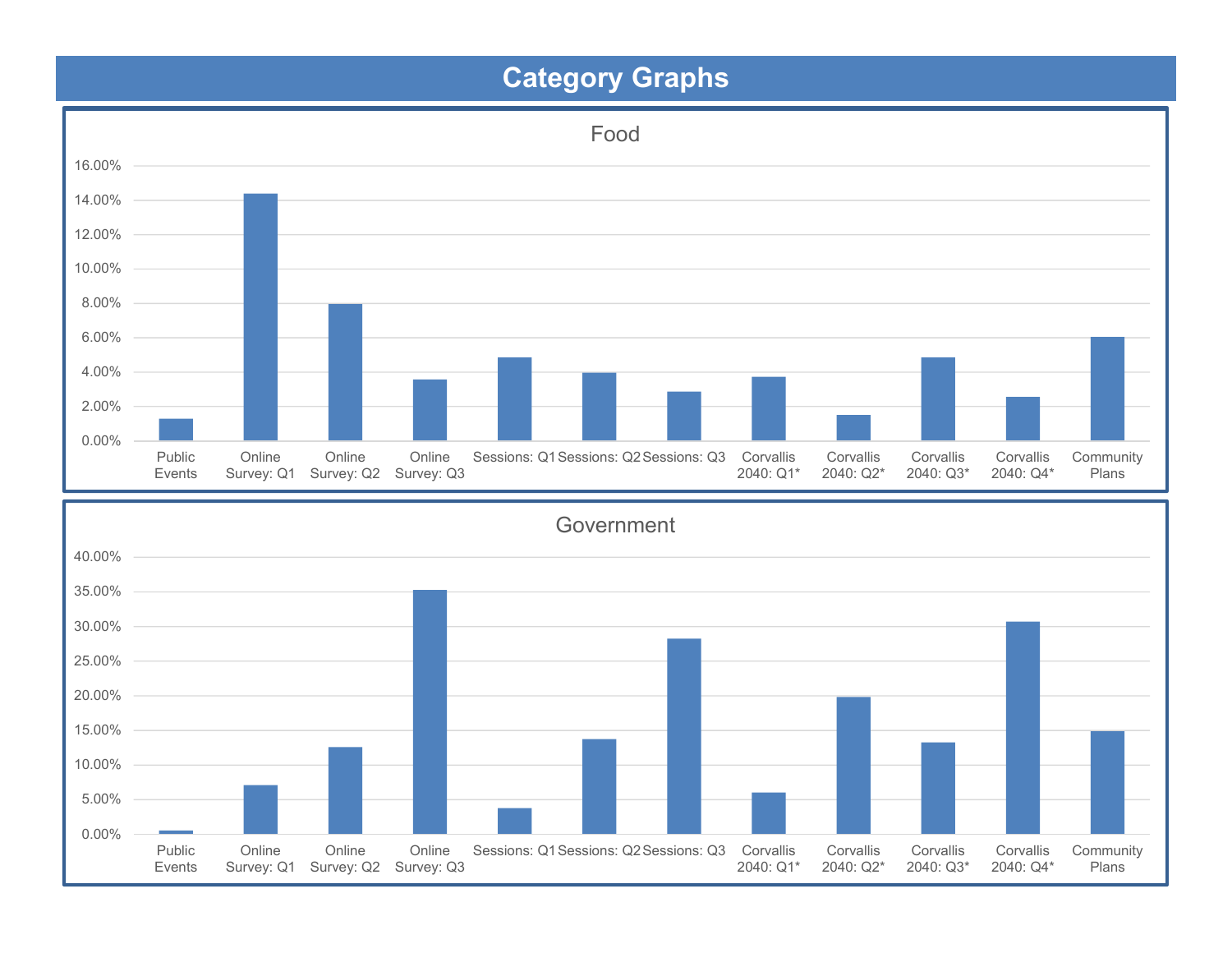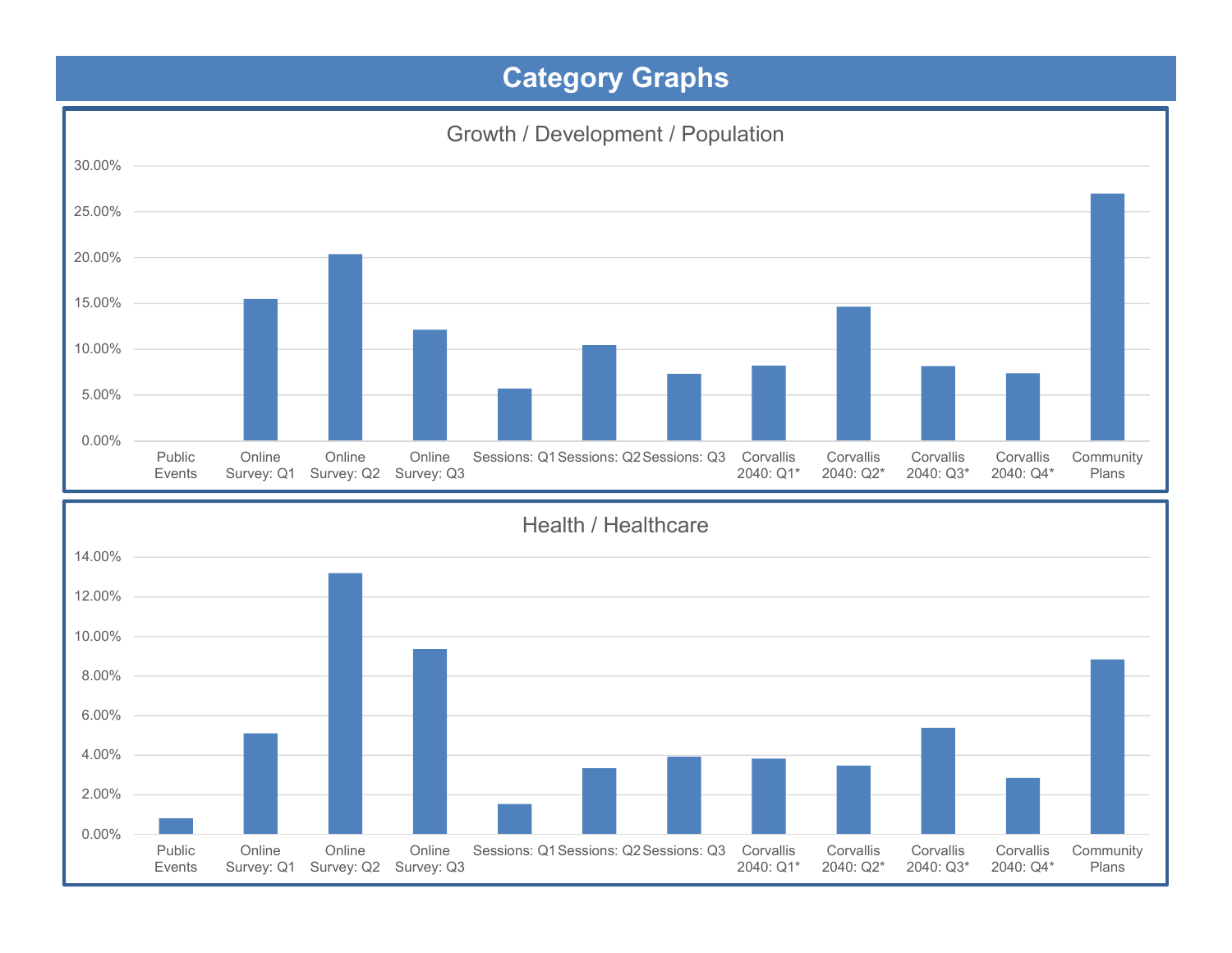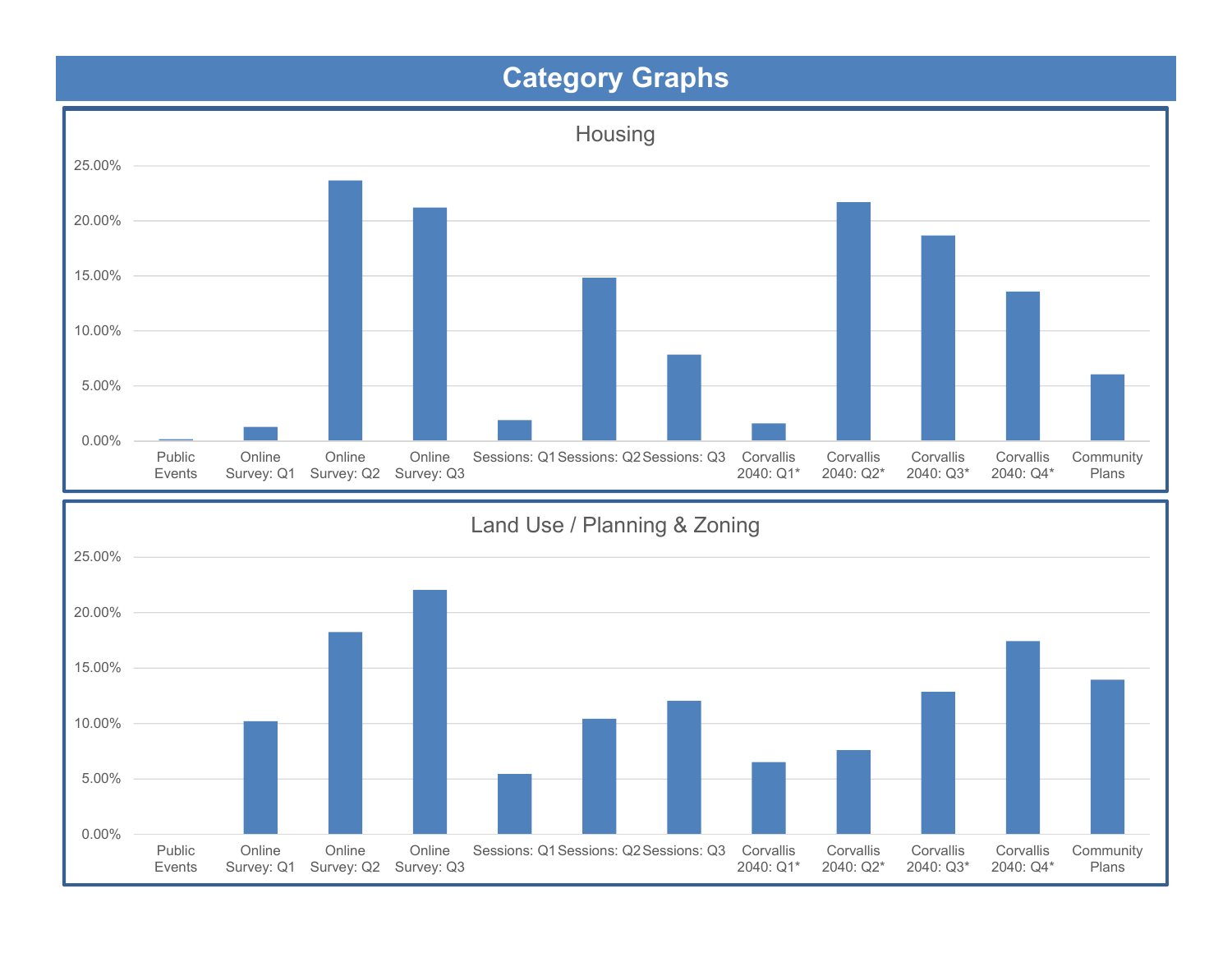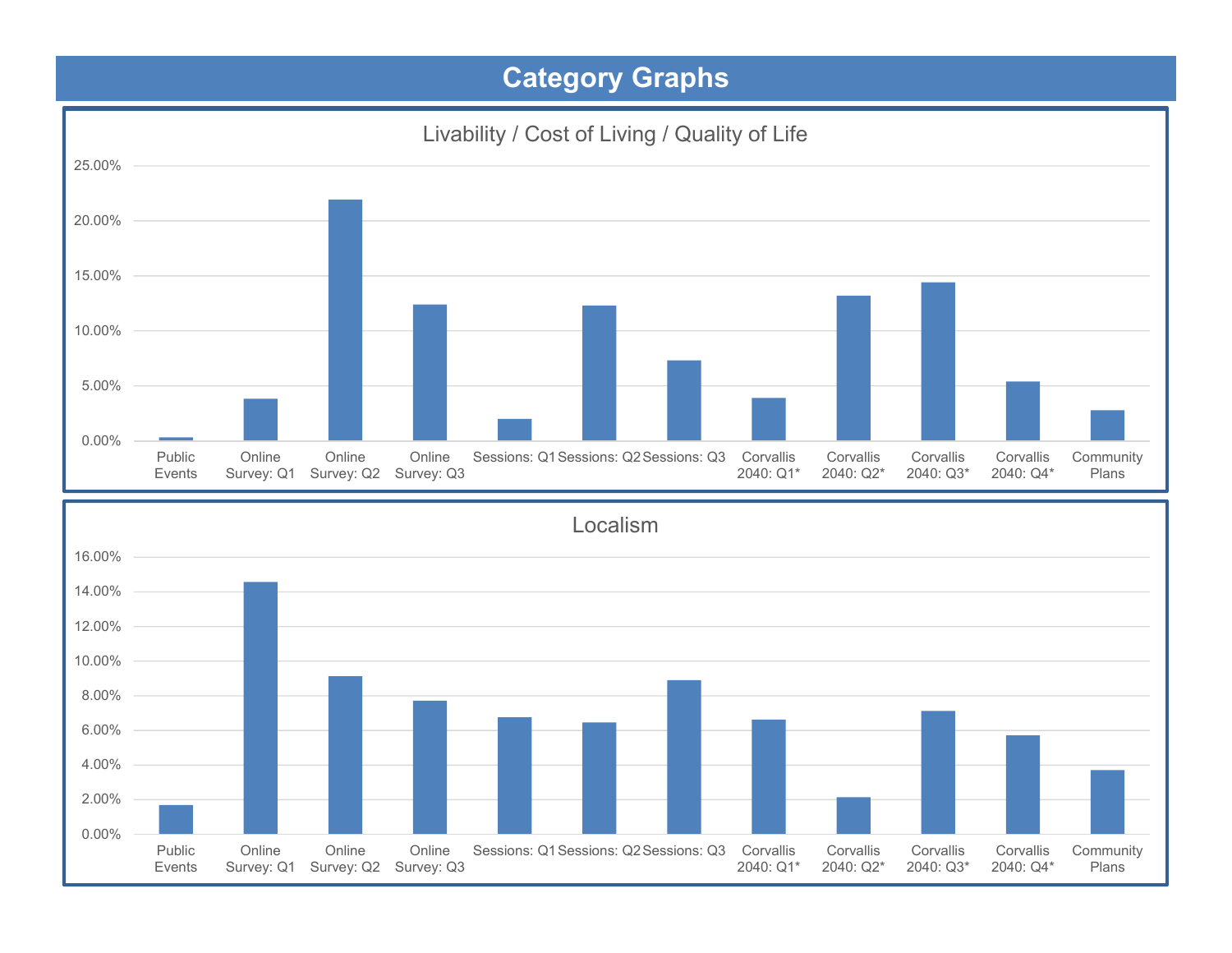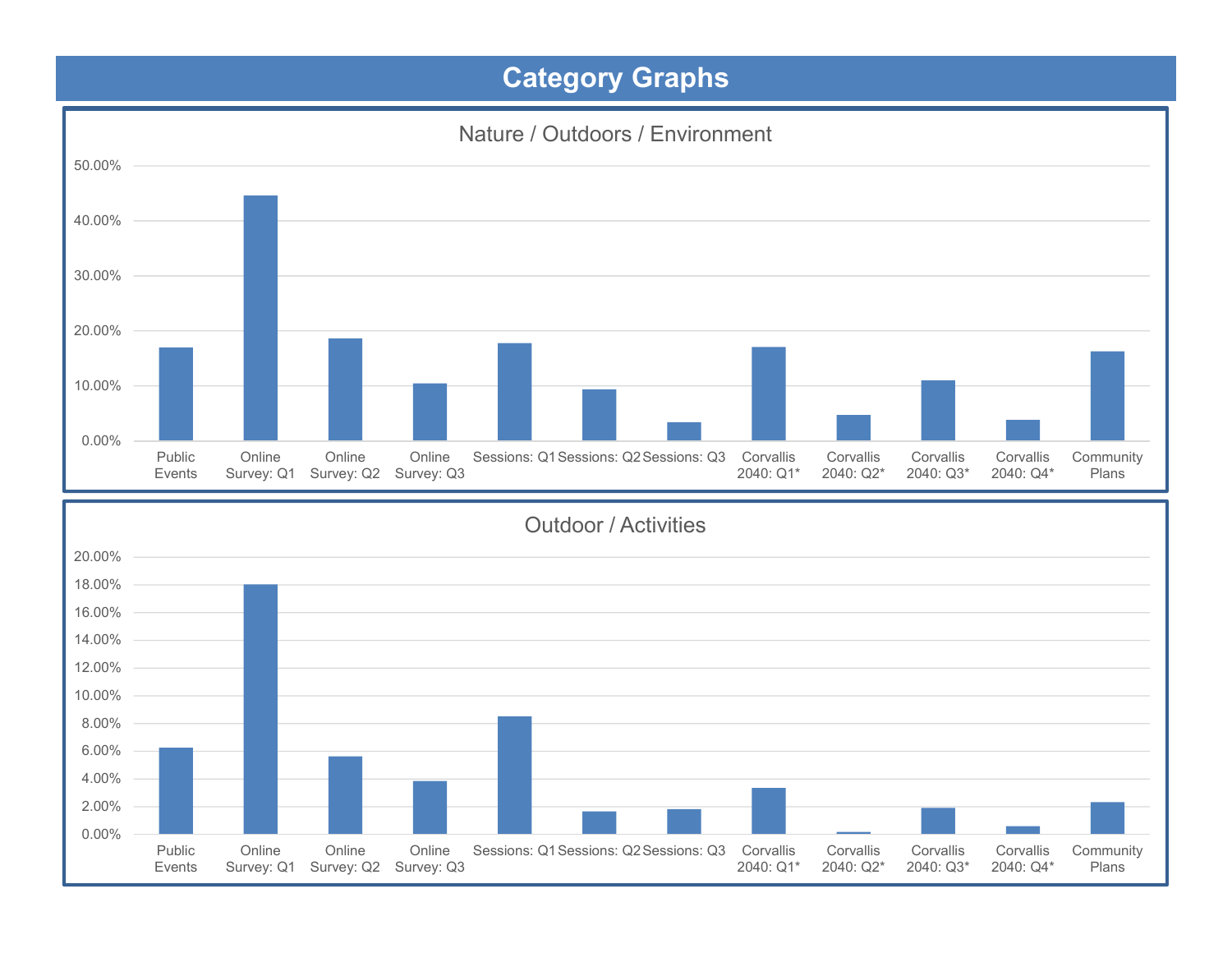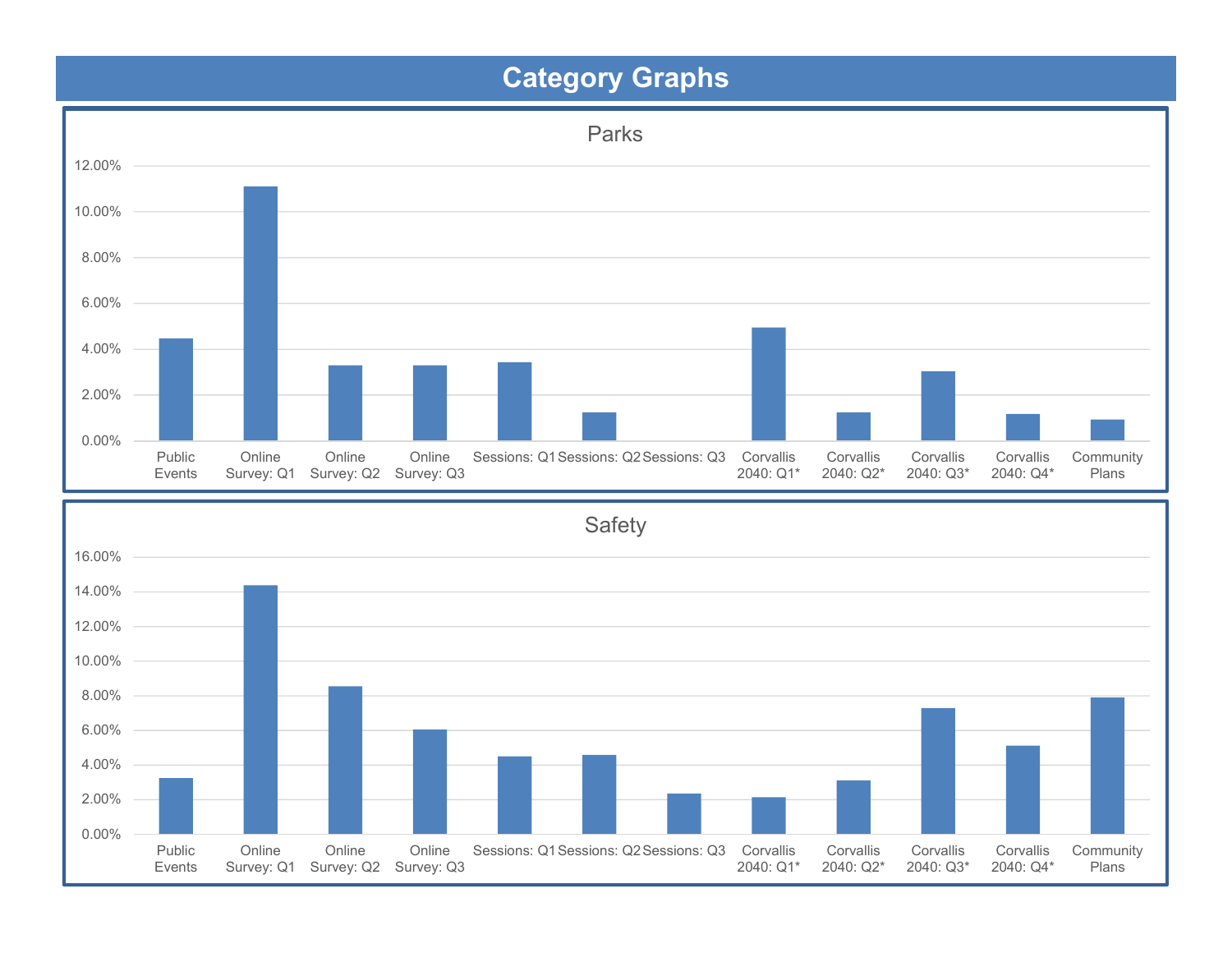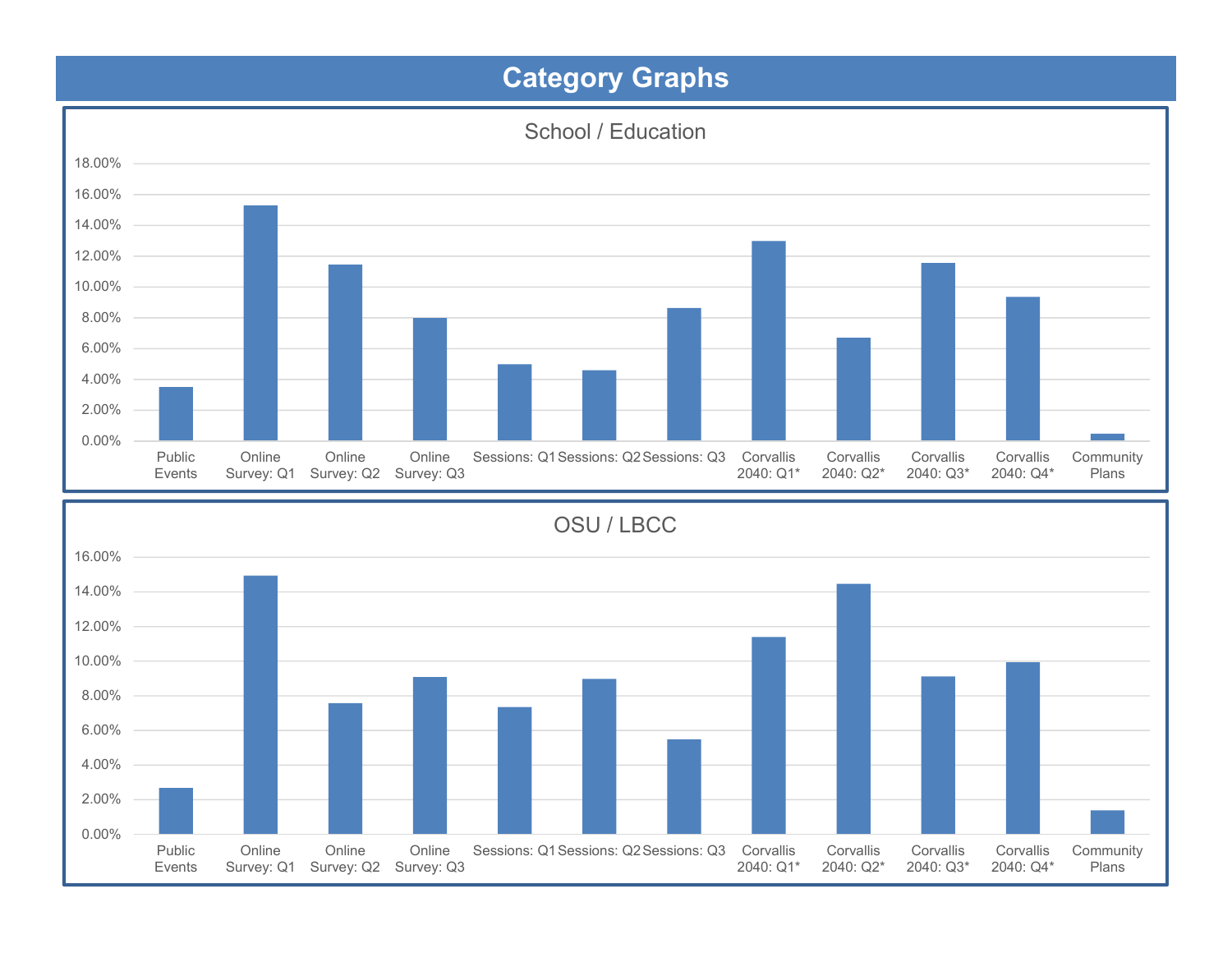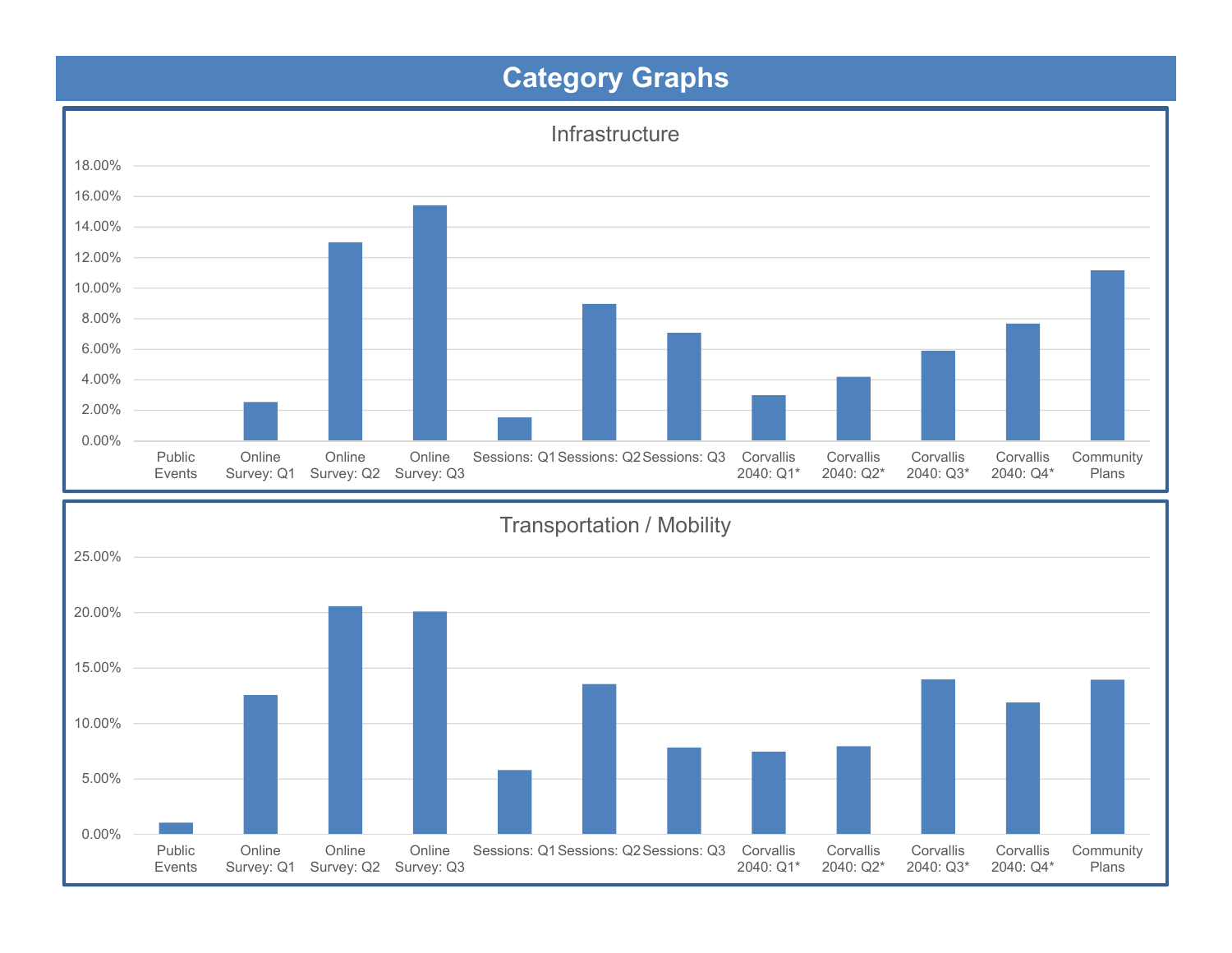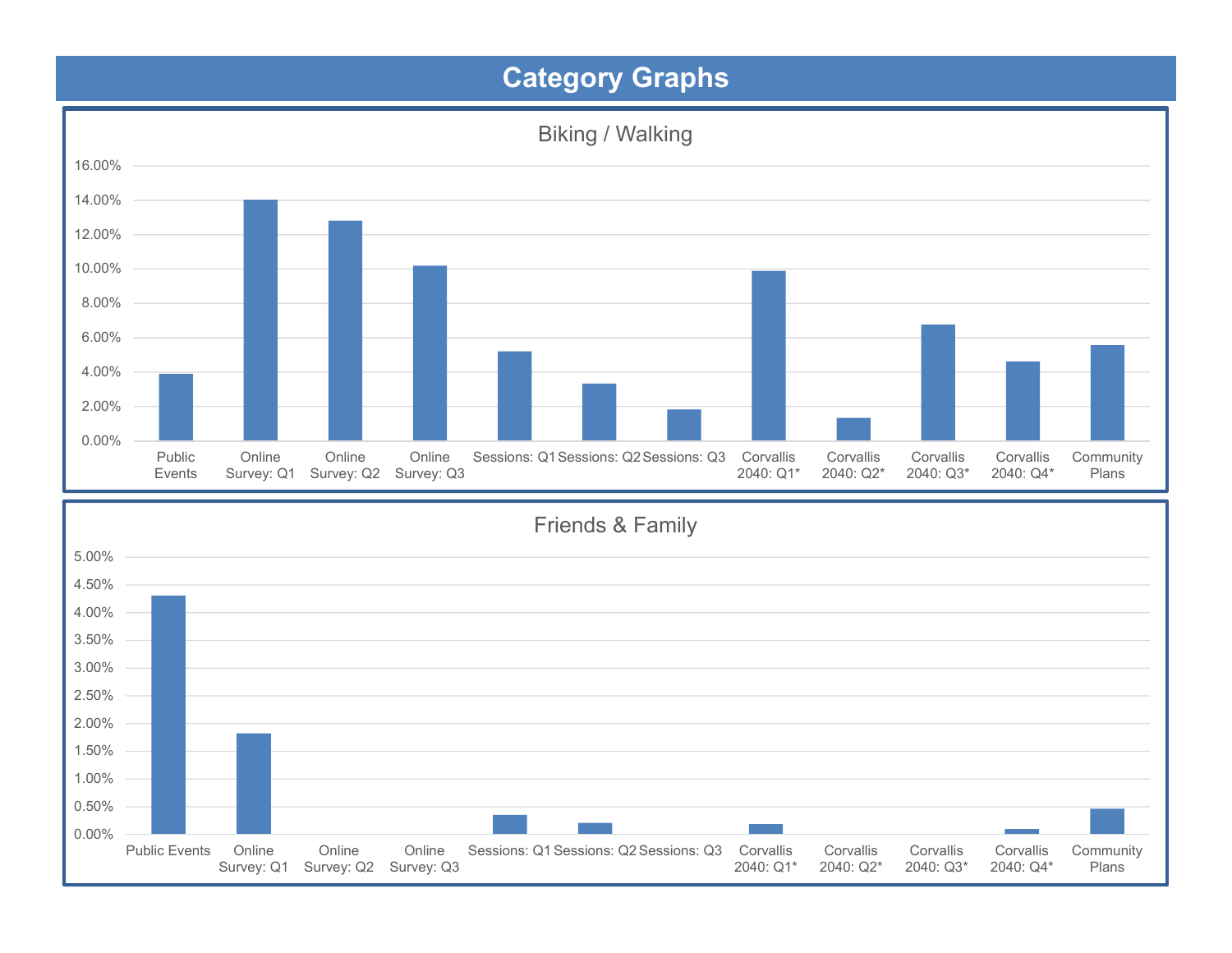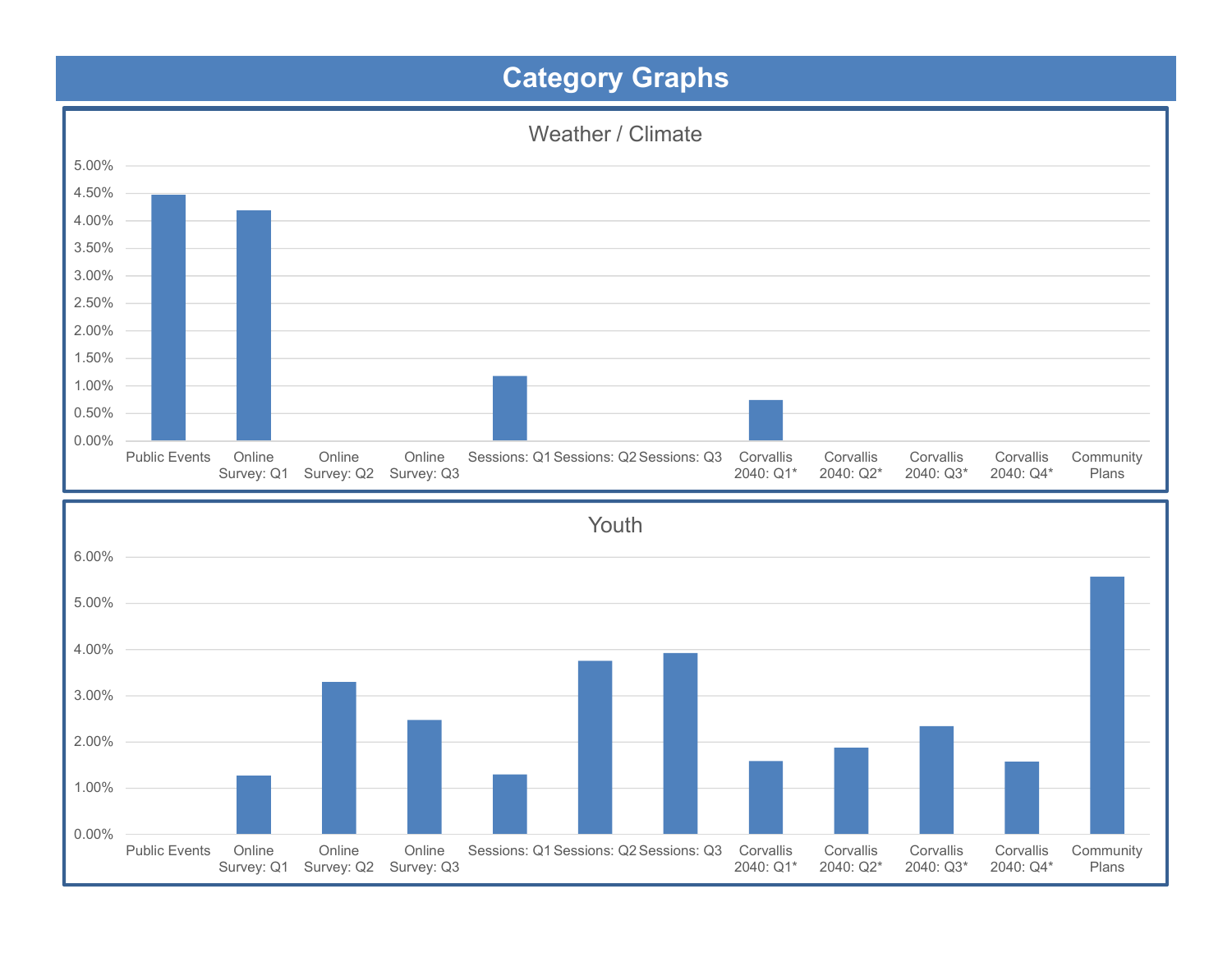